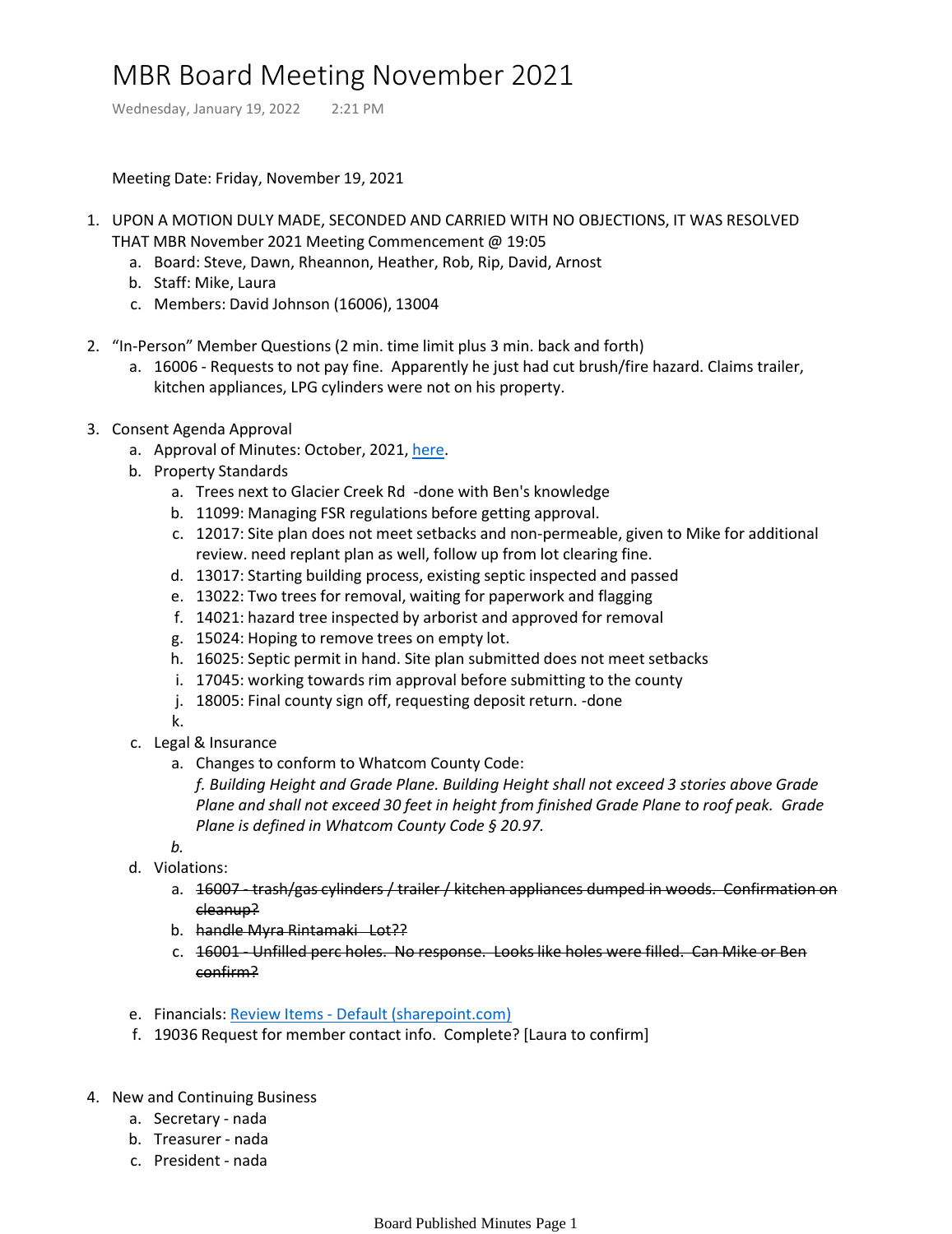## d. G&M & Mike

- a. Rip
	- i. Leaf blower is great. Wants to give kudos to staff for improving service, reducing cost, innovating.
	- Water problems are member problems. ii.
		- Existing Rim culverts need to be addressed if they are clogged up. Dsh 1) mentioned the flooding of 16006 due to culvert under Shuksan Rim being clogged.
		- We don't have a master plan of Rim culverts. We need to work on a map of 2) these.
	- iii. Master keying of locks doesn't think we need to do everything at once. Rip doesn't want to do clubhouse since doors are out of trueness. What is the hierarchy of the re-keying.
- b. Mike
	- i. Ground radar happened. Issue of plumbing and slab jack-up. Municon. R&R (injects PU to prop up slab). Plumbing.
	- ii. Municon report is due next week (Nov-22nd).
	- iii. Blythe mechanical report will follow. They were thinking about bracketing plumbing to slab once it is jacked up.
	- iv. Trees on Glacier Creek Road (Hazardous) County dealt with the trees, and have been dealt with.
	- v. A couple of members have complained about the tow-blower throwing shit on someone's car and on some people.
	- vi. Pool (mostly repeat on what we heard last month) -
		- 1) spoke w/ Ed from Aqua Island. Have propane replacement quotes from Ed (\$5K) and another outfit (Blythe Mechanical, \$6.7 installed). Ed is also going to provide a heat pump heater suggestion. Heat pump is likely to be around \$8K, plus perhaps some additional electrical install costs. Talks about tesla or other battery - solar backup system. He doesn't have quotes on this yet.
		- 2) Salt water instead of bromide/chlorine salt is electrolyzed to chlorine for sanitization. Cost would be \$7K, plus electrical. Right now we spend about \$6500 on chlorine per year on chlorine. Chlorine feeder was messed up, has been recalibrated. Also looking at a chlorine tablet feeder as a backup and also for winter chlorination. It's inexpensive (\$250) to add onto the current or new system.

3)

- e. Property Standards
	- a. 12017- replant plan, not honoring old setbacks unless proof of submission to county before rule change. Ben asks Heather if they ever paid the fine. In the letter we likely added verbiage that they were required to replant stuff. Rheannon will forward copy of the letter to Ben. Laura confirmed they paid the fine. Their plan doesn't fit our Property Standards requirements, so they will likely need to redraft their plan. = non permeable and setback don't align w/ our rules. Plus their previous infractions.
	- FSR- Not standard enough in Ben's opinion. We need to define our rules. Floor space ratio. b. Ben believes we need to define this better as it's not super well defined. He would like it specifically defined. Steve and Mike and Ben will draft a definition for FSR for January 2022 board meeting.
- f. Legal & Insurance